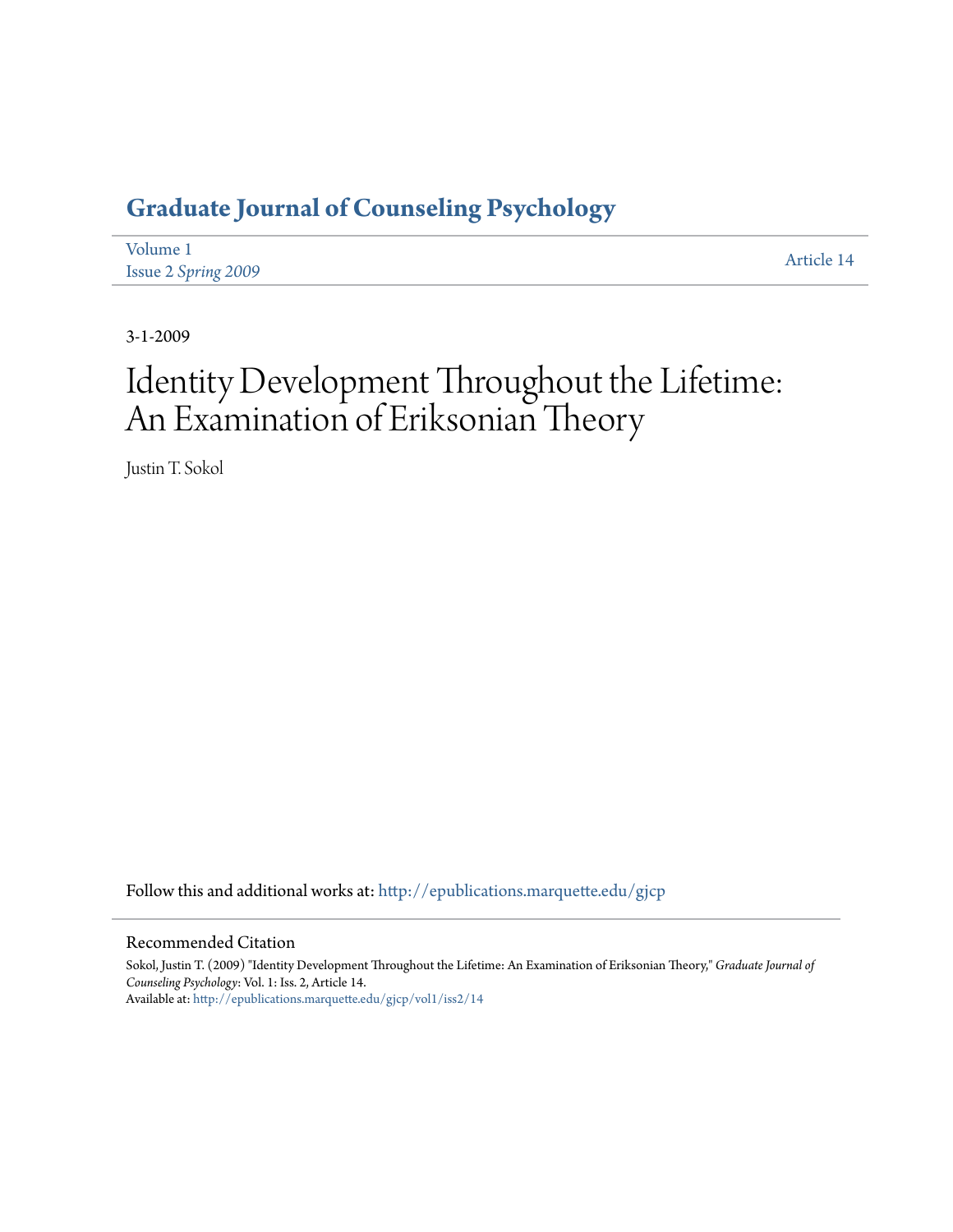### **Identity Development Throughout the Lifetime: An Examination of Eriksonian Theory**

Justin T. Sokol

Abstract: The purpose of the current article is to review identity development from a lifespan perspective. To accomplish this task, identity development is examined at various developmental stages including childhood, adolescence, and adulthood. The article utilizes Erik Erikson's psychosocial theory of development to investigate identity development throughout the lifespan. Research findings from empirical studies are included within this discussion. It appears that for many individuals, identity development is a lifelong process that extends well beyond the years of adolescence.

The influential writings of Erik Erikson (1902‐1994) have stimulated over 50 years of social science literature (Schwartz, 2001). His theories on development have inspired countless research studies making him an especially relevant figure in the field (Kroger, 2007). Erikson wrote at length about identity, focusing mainly on the period of adolescence. However, he did offer insights on identity during both childhood and adulthood. Traces of his theories can be found in almost all forms of identity research. Therefore, it is appropriate to investigate this topic from his perspective.

The purpose of this study is to examine identity development from a life‐span perspective. The article will begin with a description of Erikson's psychosocial theory of development. Next, attention will be given to identity development during childhood, adolescence, and adulthood. Each of these three sections will include a description of Erikson's theories; empirical studies will also be presented to help illustrate the process of identity development. Finally the article will close with a brief evaluation of Erikson's identity theory and comments will be offered for future research. Before starting, a few words are in order regarding terminology.

In reviewing the literature on identity, there is very little agreement on how identity is defined (Bosma, Graafsma, Grotevant, & de Levita, 1994). Erikson alone used a variety of identity related terms (identification, identity formation, identity development, identity consolidation, identity foreclosure, and identity resolution) without providing a great deal of explanation (Hoare, 2002). As a result, he has been heavily criticized for his ambiguous style of writing. The current article will utilize fewer terms in an effort to convey a clear message. Therefore, "identity development" will describe the overarching process of development, particularly during the adulthood years. "Identification" will be used to describe development during childhood and "identity formation" will apply to development during adolescence.

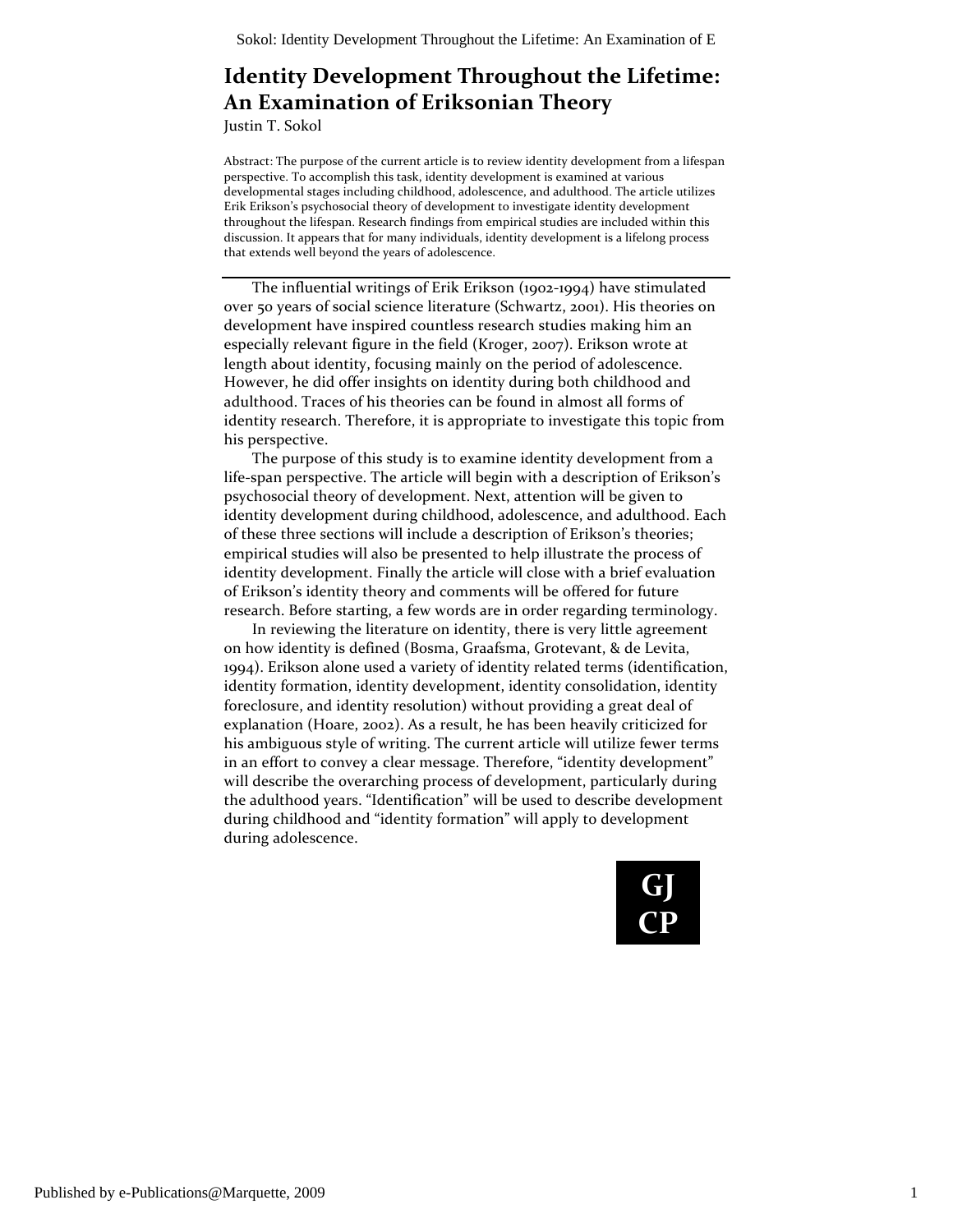#### **ERIKSON'S PSYCHOSOCIAL THEORY**

Erik Erikson's psychosocial theory revolutionized developmental thought (Hoare, 2002). He was one of the first to propose a life‐span model of human development which included eight successive psychosocial stages. Each stage is associated with an inherent conflict or crisis that the individual must encounter and successfully resolve to proceed with development. It is worth noting that Erikson (1968) used the term crisis "in a developmental sense to connote not a threat of catastrophe, but a turning point, a crucial period of increased vulnerability and heightened potential" (p. 96). The assumption is that each psychosocial stage has both a successful and unsuccessful outcome (e.g. trust versus mistrust, initiative versus guilt, intimacy versus isolation). Resolution of earlier stages is believed to directly affect the resolution of later stages (Marcia, 1993). Erikson (1968) summarizes with the following statement:

> I shall present human growth from the point of view of the conflicts, inner and outer, which the vital personality weathers, re-emerging from each crisis with an increased sense of inner unity, with an increase of good judgment, and an increase in the capacity 'to do well' according to his own standards and to the standards of those who are significant to him. (pp. 91‐92)

Erikson goes on to say "The use of the words 'to do well' of course points up the whole question of cultural relativity" (p. 92) which highlights the emphasis he placed on sociocultural factors.

Erikson continues to receive a great deal of credit for recognizing the influence of culture on development (Hoare, 2002). He was the first to illustrate how the social world exists within the psychological makeup of each individual. Erikson (1959) believed that the individual cannot be understood apart from his or her social context. "Individual and society are intricately woven, dynamically related in continual change" (p. 114). This is a theme that permeates throughout all of Erikson's eight developmental stages and is especially relevant to the fifth psychosocial stage (identity versus role confusion) which occurs during adolescence. Before examining this developmental task, it is important to recognize what Erikson meant when he used the term "adolescence."

Erikson (1968) considered adolescence to be a transitional period of development following childhood and leading into adulthood. Unfortunately, he never defined a range of chronological ages for adolescence or other periods of life such as childhood and adulthood (Waterman, 1993). He also wrote in an era when attending college was less common than it is today; this has direct implications because of the

 $-140$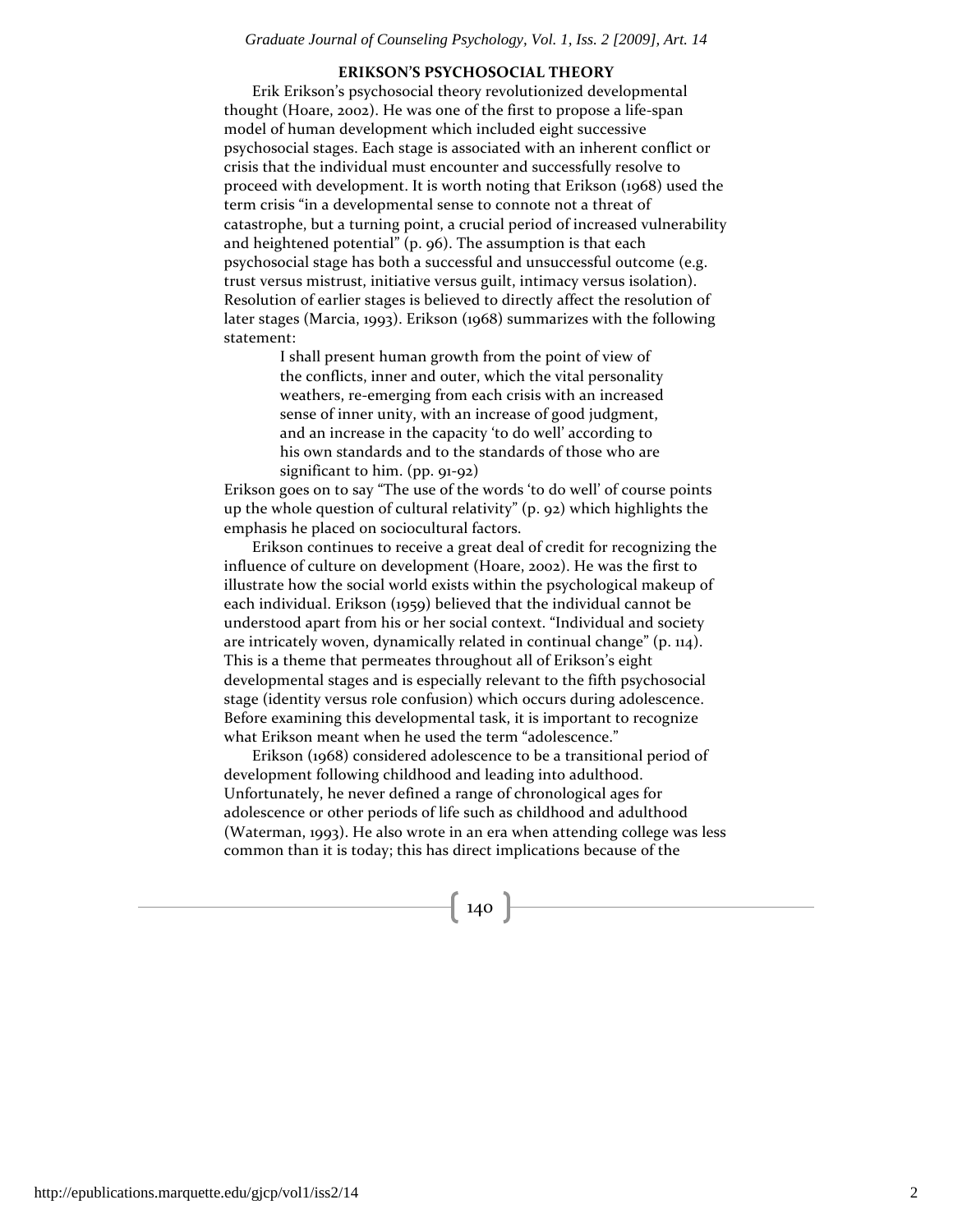emphasis he placed on vocational identity. It can be hypothesized that Erikson's version of adolescence refers to an age period roughly associated with middle and high school: ages 12 through 18. Arnett (2000) has since proposed a period of development referred to as emerging adulthood which encompasses the years beyond high school: ages 18 through 25. Identity development is an inherent component of emerging adulthood and there appears to be considerable overlap with the social tasks of adolescence that Erikson describes. Because this stage may be more relevant to what Erikson initially termed adolescence, it will be integrated with the hypothesized age ranges. Thus, adolescence will refer to the large span of ages 12 through 24 for the current study. It is equally important to operationalize age ranges for the other developmental periods that will be discussed. Childhood will include ages 6 through 11, young adulthood will include ages 25 through 39, middle adulthood will include ages 40 through 65, and late adulthood will consist of the years beyond age 65. Although Erikson (1968) believed identity formation is the focal point of adolescence, it seems logical to begin from the start with a discussion of childhood development and then proceed through both adolescence and adulthood.

#### **Identification in Childhood (Ages 6‐11)**

The process of identity development begins much earlier than adolescence. Erikson (1968) believed that seeds of identity are planted at a young age when the child recognizes himself/herself as a unique being, separate from his/her parents. As maturation occurs, the child takes on characteristics and admired features of parents or significant others. Erikson called this process identification*.* Identification allows the child to build a set of expectations about what he or she wishes to be and do. However, the child eventually loses interest in merely adopting the roles and personality attributes of parents or significant others; it is at this point that the process of identity formation is set in motion.

According to Erikson (1968), identity formation begins when the usefulness of identification ends. Taking on characteristics of others no longer provides satisfaction; the individual experiences a desire to shape his or her world in unique ways. Identity formation begins with a synthesis of childhood skills, beliefs, and identifications into a coherent, unique whole that provides continuity with the past and direction for the future (Marcia, 1993). Erikson did not discuss identity development during childhood at great length. Alternatively, he offered great detail about the process of identity formation during adolescence.

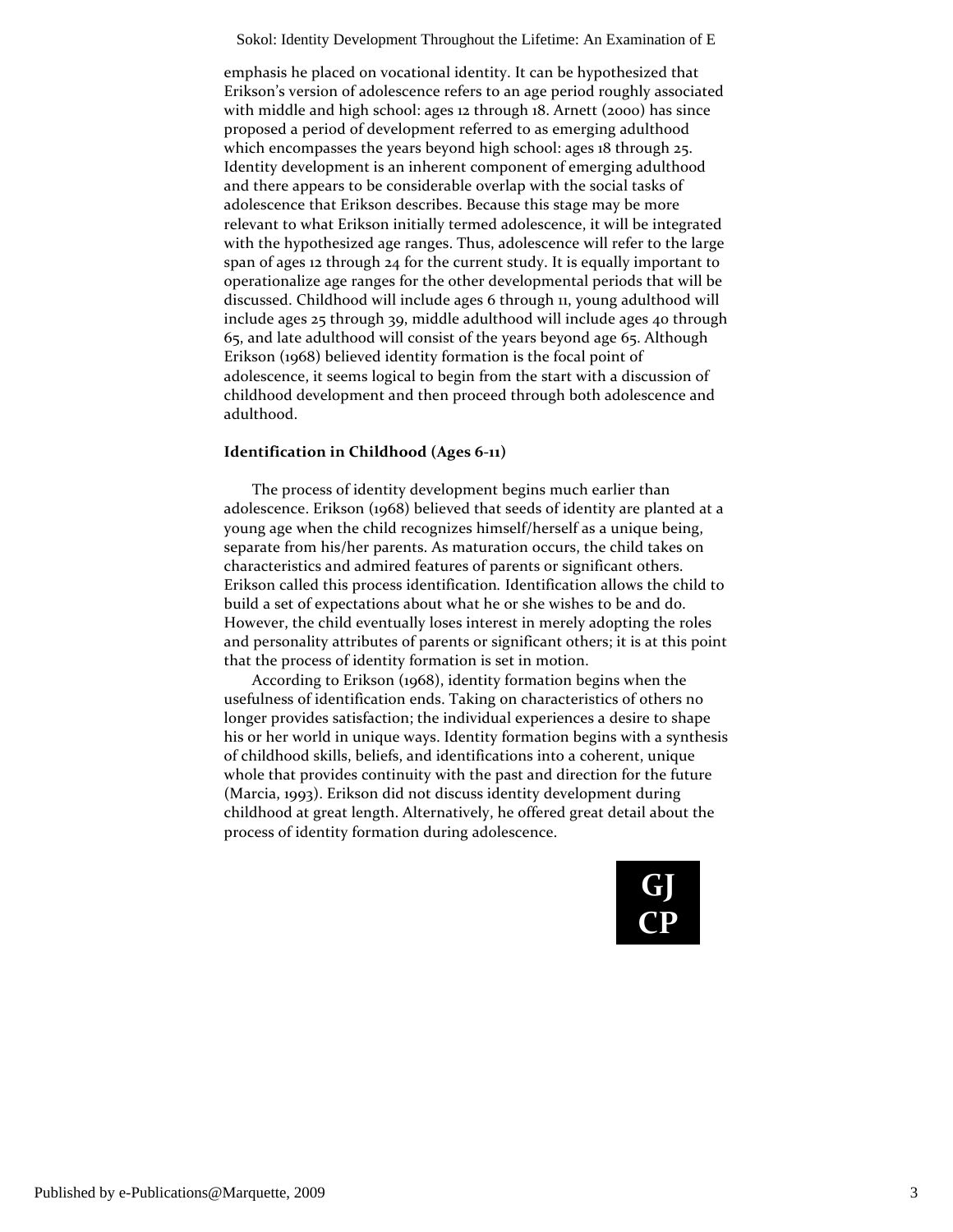#### **Identity Formation in Adolescence (Ages 12‐24)**

Erikson (1968) believed the primary psychosocial task of adolescence is the formation of identity. Therefore, he called the developmental conflict identity versus role confusion. There are several contributing factors to the formation of identity. The onset of puberty during adolescence leads to newfound cognitive skills and physical abilities (Kroger, 2004). In addition, increased independence and autonomy leads to greater interactions with neighborhoods, communities, and schools. According to Erikson (1968), this allows the individual to explore vocations, ideologies, and relationships. He gave particular attention to the career domain, stating "In general, it is the inability to settle on an occupational identity which disturbs most young people" (Erikson, 1968, p. 135). New expectations of adult responsibilities are gradually assumed as the adolescent matures. With adulthood on the horizon, eventually the twin identity questions emerge: "Who am I?" and "What is my place in this world?" (McAdams, Josselson, & Lieblich, 2006). When the individual is able to assess their personal attributes and match these with outlets for expression available in the environment, Erikson (1963) would say identity has been formed. However, when the individual is unable to manage this developmental task, role confusion occurs.

From Erikson's perspective, identity refers to a sense of who one is as a person and as a contributor to society (Hoare, 2002). It is personal coherence or self‐sameness through evolving time, social change, and altered role requirements. The formation of identity is a major event in the development of personality and associates with positive outcomes (Marcia, 1993). Identity provides a deep sense of ideological commitment and allows the individual to know his or her place in the world (Hoare, 2002). It provides one with a sense of well‐being, a sense of being at home in one's body, a sense of direction in one's life, and a sense of mattering to those who count (Erikson, 1968). Identity is what makes one move with direction; it is what gives one reason to be. Erikson clearly believed that having a solid sense of identity is crucial to further development. However, not all people successfully resolve this developmental task.

Role confusion can lead to a very different human experience. It causes the individual to seriously question one's essential personality characteristics, one's view of oneself, and the perceived views of others (Bosma et al., 1994). Consequently, the individual experiences extreme doubt regarding the meaning and purpose of their existence, leading to a sense of loss and confusion. Due to changing physical, cognitive, and social factors, nearly all adolescents experience some form of role

 $\left( 142 \right)$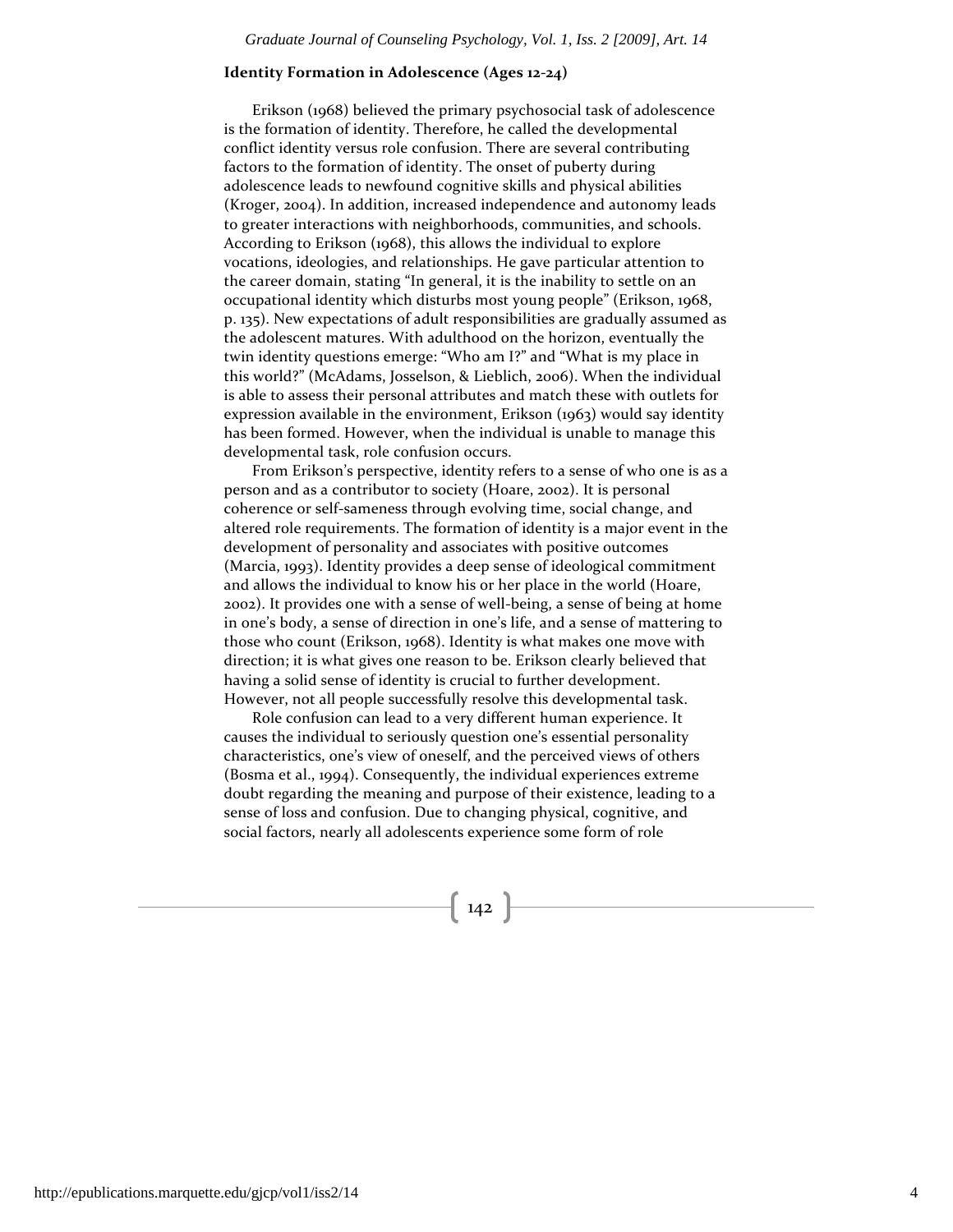confusion (Kroger, 2004). However, most actively resolve these issues and progress towards later developmental stages.

In summary, Erikson (1968) believed that adolescence is a time in which identity normally becomes the focus of concern. Research appears to support this notion by indicating that the most extensive advances in identity development occur during the college years (Waterman, 1985). Major gains are expected during college as students make important decisions that pertain to various life domains including occupation, friendship, romantic relationships, and religious or political beliefs (Waterman & Archer, 1990). "College environments provide a diversity of experiences that can both trigger considerations of identity issues and suggest alternative resolutions for identity concerns" (Waterman, 1993, p. 53‐54); Erikson would certainly agree. However, not all individuals attend college and have the opportunity to explore the aforementioned identity domains. Even for those who do, is it realistic to think that they will make commitments in these areas that will remain unchanged throughout life? It is for these reasons that identity development beyond adolescence will now be discussed.

#### **Identity Development in Adulthood (Ages 25 and Beyond)**

Erikson held that identity development does not end with its formation (Hoare, 2002). He viewed it as an ongoing process that captures one's investments throughout the long years of adulthood. Thus, identity development is both a normative period of adolescence and an evolving aspect of adulthood. In contrast to Erikson's extensive writings on the adolescent identity formation process, he did not offer detailed comments regarding identity's evolution throughout the adult life (Kroger, 2007). As a result, he has been criticized for extending his theory beyond adolescence without providing much detail. To complicate matters further, Erikson conveys contradictory messages speaking on identity development beyond adolescence. According to Erikson (1968), the final identity is "fixed at the end of adolescence" (p. 161). He suggests that identity concerns fade as issues of intimacy (followed by generativity and ego integrity) become the main focus. Alternatively, Erikson proposed that identity-defining issues of adolescence do not remain fixed; they retain flexibility for modification throughout the adulthood years due to new life experiences. Clearly these two statements appear contradictory; this is why it is difficult to assess identity development beyond adolescence from his perspective. Thankfully, others have picked up where Erikson left off.

There appears to be a considerable scope for identity development beyond adolescence (Kroger, 2007). The identity‐defining domains of

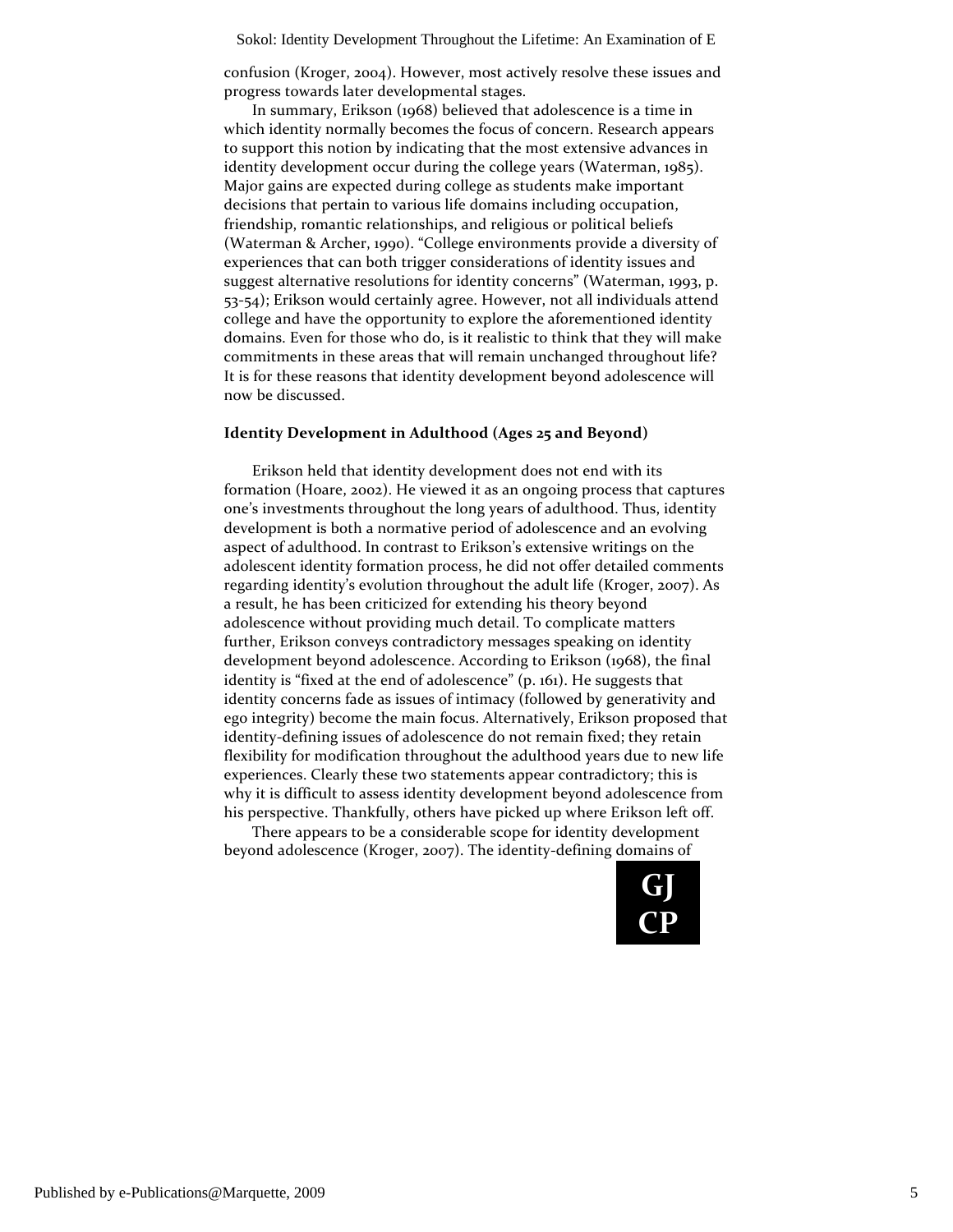#### *Graduate Journal of Counseling Psychology, Vol. 1, Iss. 2 [2009], Art. 14*

meaningful vocational, political, religious, interpersonal, and sexual choices remain key foundational issues during young adulthood (ages 25‐ 39). Vaillant and Milofsky (1980) suggest that young adulthood is a time of developing and consolidating goals, particularly in the areas of career and family. On top of implementing a vocational pathway, the demands of partnering (and possibly parenting) raise new issues for many young adults. Research has indicated that in transitioning from young to middle adulthood, both men and women frequently change their values, goals, what they find important in life, and what they are generally striving towards (Harker & Solomon, 1996).

Identity related issues continue to emerge during middle adulthood (ages 40‐65). During this time period, individuals begin to reclaim opposite‐sex qualities and experience a shift in perspective on time (Kotre & Hall, 1990). Women tend to take on more masculine characteristics while men take on more feminine characteristics (Huyck, 1990; James, Lewkowicz, Libhaber, & Lachman, 1995); in addition, the reality that life is "half finished" begins to sink in. It is not uncommon for individuals to reevaluate, refine, and readjust vocational and social roles during middle adulthood (Kroger, 2007). Changes in life circumstances can also cause a reexamination of identity issues (Waterman, 1993). Midlife career changes, geographic relocations, resuming one's education, divorce, remarriage, death of loved ones, and adoption are all viable possibilities for middle adulthood. Finally, the commonly used phrase "midlife crisis" is often associated with identity related issues, although research indicates that this is an infrequently occurring event (Berk, 2007).

Examination and evaluation are two words synonymous with continued identity development in late adulthood (ages 65 and beyond). Retirement allows the individual to reflect upon the choices that have been made throughout the course of life. Reviewing one's life in a positive manner allows the individual to experience satisfaction. Alternatively, a negative life review can leave the individual with feelings of regret. Kroger (2002) conducted one of the few studies on identity revision and maintenance processes during late adulthood. Results showed that important identity processes included reintegrating important identity elements from younger years, rebalancing relationships and other social roles, readjusting to loss and diminished physical capacities, and finding life meanings. The argument could be made that identity development is still just as much an issue in late adulthood as it is earlier in life.

 $\left\{ \right.$  144  $\left. \right\}$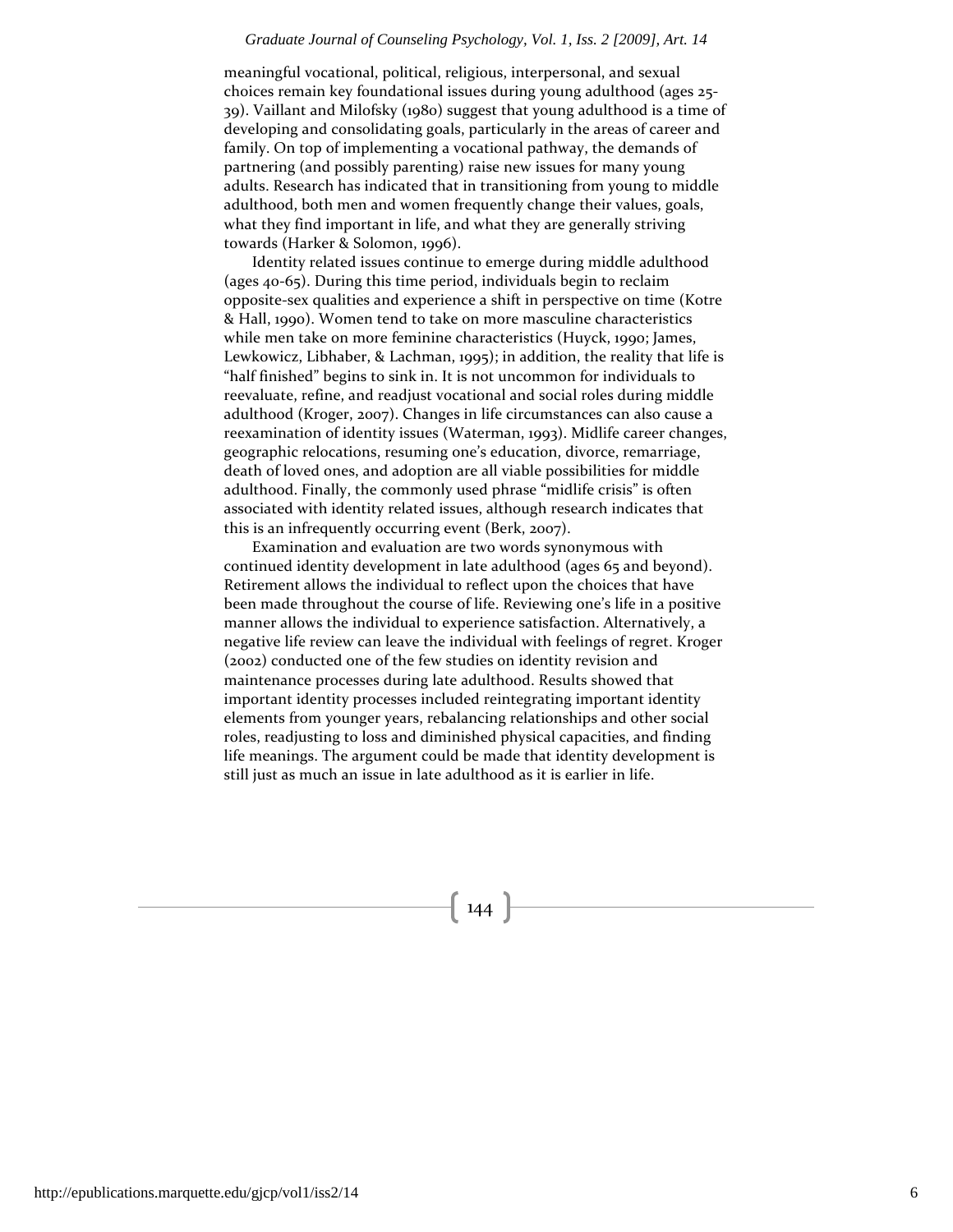#### **CONCLUSION**

In summary, Erikson's psychosocial theory is composed of eight developmental stages which span throughout the course of life. Each stage presents the individual with an inherent task or conflict that they must successfully resolve to proceed with development. Erikson placed a great deal of emphasis on sociocultural factors because he believed these strongly influence development. Such factors are especially relevant in the process of identity formation. Erikson believed that childhood identifications lay the groundwork for identity formation in adolescence. The process of forming an identity involves creating a coherent sense of self and who one is in relation to the world. Adolescence represents an optimal time for identity development due to a variety of physical, cognitive, and social factors. Although Erikson believed identity was largely "fixed" by the end of adolescence, he did suggest that identity continues to evolve throughout adulthood. Unfortunately, he did not give great detail on what this process looks like. Research shows that identity development continues to be an ongoing process throughout adulthood. Just as in adolescence, vocations, ideologies, and relationships continue to remain important identity issues. Several studies have been presented to support this notion.

Much like forming an identity, reviewing the literature on this nebulous topic is no small task. As discussed earlier, researchers use a variety of terms and phrases when describing the process of identity development. It is also difficult to find continuity with regards to developmental periods and associated ages. A strong effort has been made to use terminology that connects Erikson's work with more recent empirical studies in a manner that is understandable and coherent. It would be wise for future researchers to use agreed upon terms and definitions so as not to confuse readers and fellow colleagues. No matter what you call it, identity development is a major psychosocial task and one that appears during many phases of life. Although Erikson may not have been clear regarding identity development beyond adolescence, we will always be indebted to him for the great deal of discussion and conversation he has stimulated on this intriguing topic.

#### **REFERENCES**

Arnett, J. J. (2000). Emerging adulthood: A theory of development from the late teens through the twenties. *American Psychologist, 55,* 469‐480.

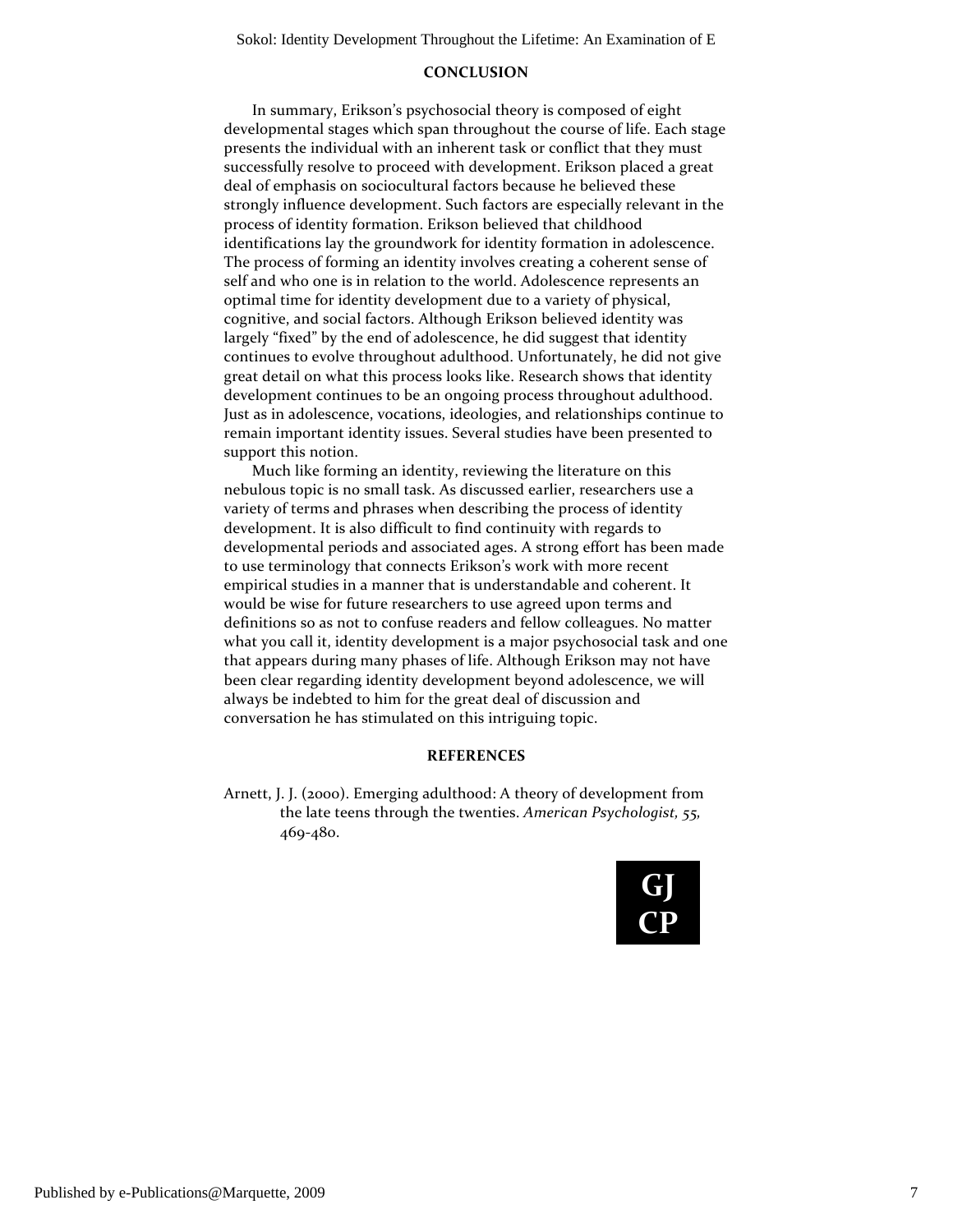- Berk, L. E. (2007). Development through the lifespan (4th ed.). Boston, MA: Allyn and Bacon.
- Bosma, H. A., Graafsma, T. L. G., Grotevant, H. D., & de Levita, D. J. (Eds.). (1994). *Identity and development: An interdisciplinary approach*. Thousand Oaks, CA: SAGE Publications.
- Erikson, E. H. (1959). *Identity and the life cycle; Selected papers, with a historical introduction by David Rapaport.* New York: International University Press.
- Erikson, E. H. (1963). *Childhood and society*. New York: Norton.
- Erikson, E. H. (1968). *Identity, youth, and crisis.* New York: Norton.

Harker, L., & Solomon, M. (1996). Change in goals and values of men and women from early to mature adulthood. *Journal of Adult Development, 3,* 133‐143.

Hoare, C. H. (2002). *Erikson on development in adulthood: New insights from the unpublished papers.* New York: Oxford University Press.

Huyck, M. H. (1990). Gender differences in aging. In J. E. Birren & K. W. Schaie (Eds.), *Handbook of the psychology of aging* (3rd ed., pp. 124‐134). New York: Academic Press.

- James, J. B., Lewkowicz, C., Libhaber, J., & Lachman, M. (1995). Rethinking the gender identity crossover hypothesis: A test of a new model. *Sex Roles, 32,* 185‐207.
- Kotre, J., & Hall, E. (1990). *Seasons of life*. Boston, MA: Little, Brown.
- Kroger, J. (2002). Identity processes and contents through the years of late adulthood. *Identity: An International Journal of Theory and Research, 10,* 317‐337.
- Kroger, J. (2004). Identity in formation. In K. Hoover (Ed.), *The future of identity: Centennial reflections on the legacy of Erik Erikson.* Lanham, MD: Lexington Books.
- Kroger, J. (2007). *Identity development: Adolescence through adulthood.* Thousand Oaks, CA: SAGE Publications.
- Marcia, J. E. (1993). The status of the statuses: Research review. In J. E. Marcia, A. S. Waterman, D. R. Matteson, S. L. Archer, & J. L. Orlofsky (Eds.), *Ego identity: A handbook for psychosocial research* (pp. 22‐41). New York: Springer‐Verlag.

McAdams, D. P., Josselson, R., & Lieblich, A. (2006). *Identity and story: Creating self in narrative*. Washington, DC: American Psychological Association.

Schwartz, S. J. (2001). The evolution of Eriksonian and neo‐Eriksonian identity theory and research: A review and integration. *Identity: An International Journal of Theory and Research, 1,* 7‐58.

## $\left( \frac{1}{46} \right)$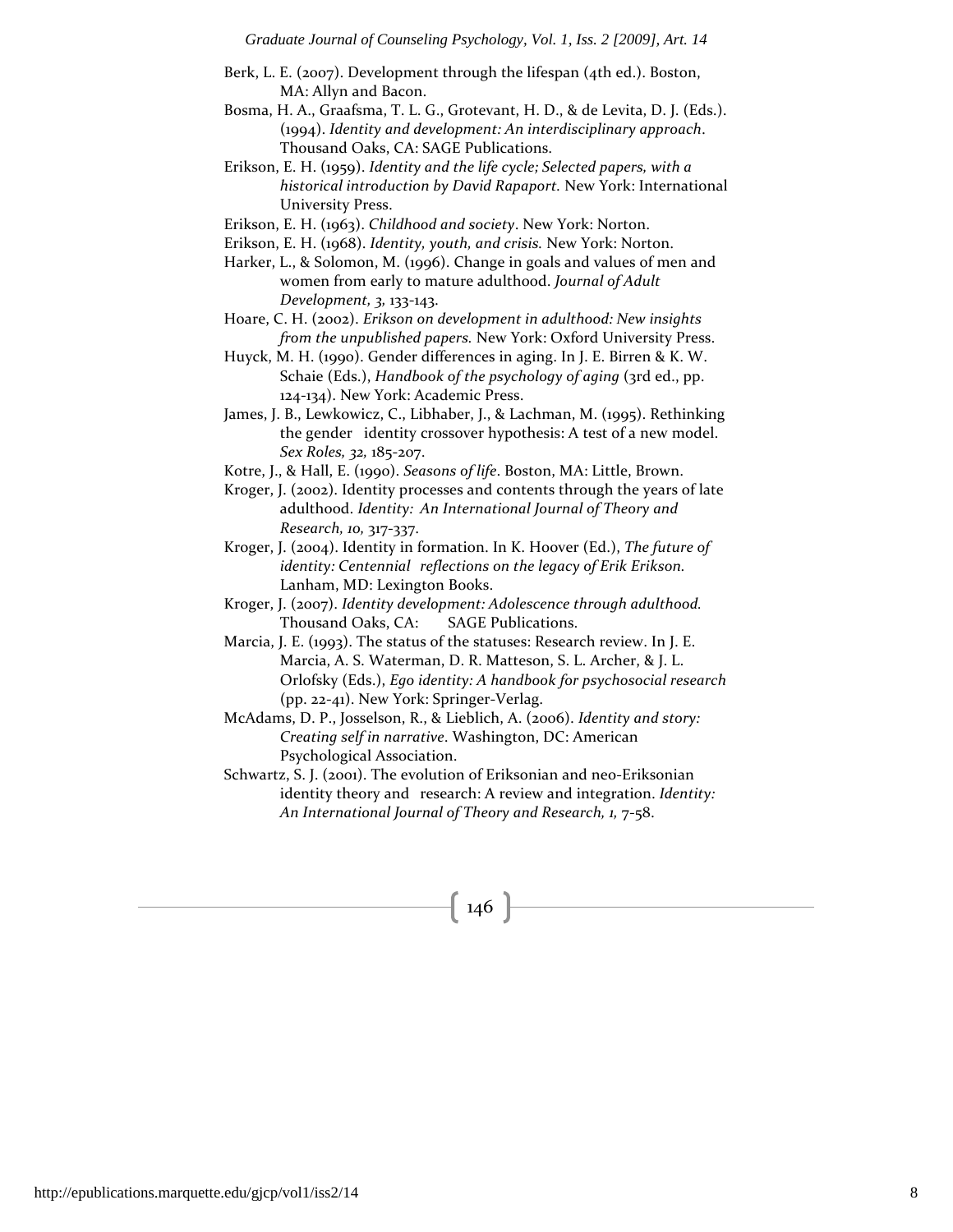- Vaillant, G. E., & Milofsky, E. (1980). Natural history of male psychological health: IX. Empirical evidence for Erikson's model of the life cycle. *American Journal of Psychiatry, 137,* 1348‐1359.
- Waterman, A. S. (Ed.). (1985). *Identity in adolescence: Processes and contents.*  San Francisco, CA: Jossey‐Bass.
- Waterman, A. S. (1993). Developmental perspectives on identity formation. In J. E. Marcia, A. S. Waterman, D. R. Matteson, S. L. Archer, & J. L. Orlofsky (Eds.), *Ego identity: A handbook for psychosocial research* (pp. 42‐68). New York: Springer‐Verlag.
- Waterman, A. S., & Archer, S. L. (1990). A life-span perspective on identity formation: Developments in form, function, and process. In P. B. Baltes, D. L. Featherman, & R. M. Lerner (Eds.), *Life‐span development and behavior* (pp. 29‐57). Hillsdale, NJ: Lawrence Erlbaum Associates.

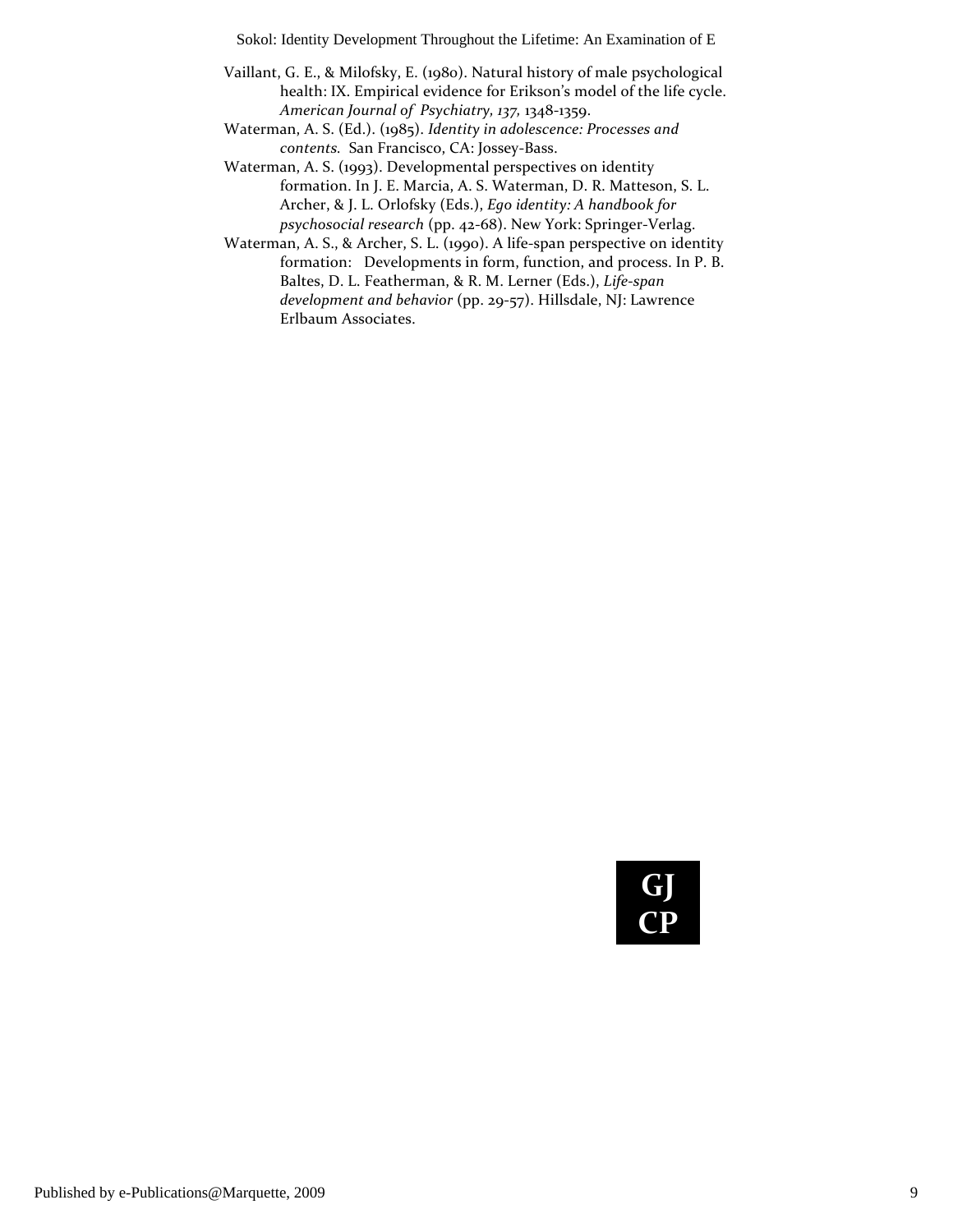#### *Graduate Journal of Counseling Psychology, Vol. 1, Iss. 2 [2009], Art. 14*

#### **Justin T. Sokol**

*Justin Sokol obtained his BS in Psychology from the University of Wisconsin-La Crosse. He is currently a first year doctoral student in the Counseling Psychology program at Marquette University. Justin's research and clinical interests include psychotherapy process/outcome studies and religion/spirituality. He hopes to conduct research, psychotherapy, and teach at the university level.*

 $\left\{\right.148\right\}$